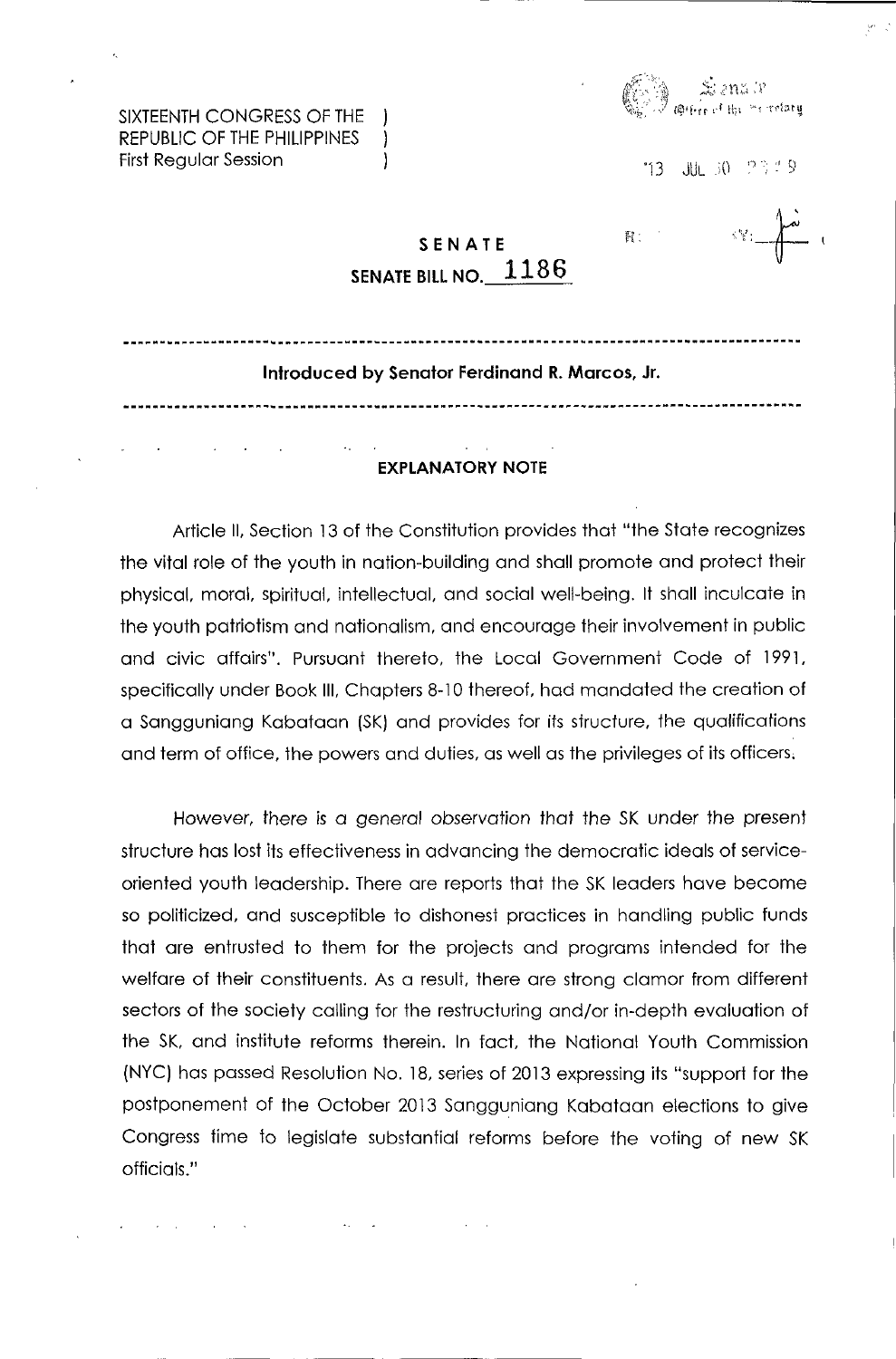The proposed measure seeks to· cancel the scheduled Sangguniang  $\omega_{\rm{eff}}$ Kabataan elections on October 28, 2013 as the purpose of the said elections had become almost meaningless unless reforms are introduced in the structure, accountability, and other aspect of governance of the present Sangguniang Kabataan.

 $\mathbf{r} = \mathbf{r}$ 

Thus, the early passage of this bill is earnestly requested.

 $\mathbf{r}$ 

**FERDINAND, R. MARCOS, JR.**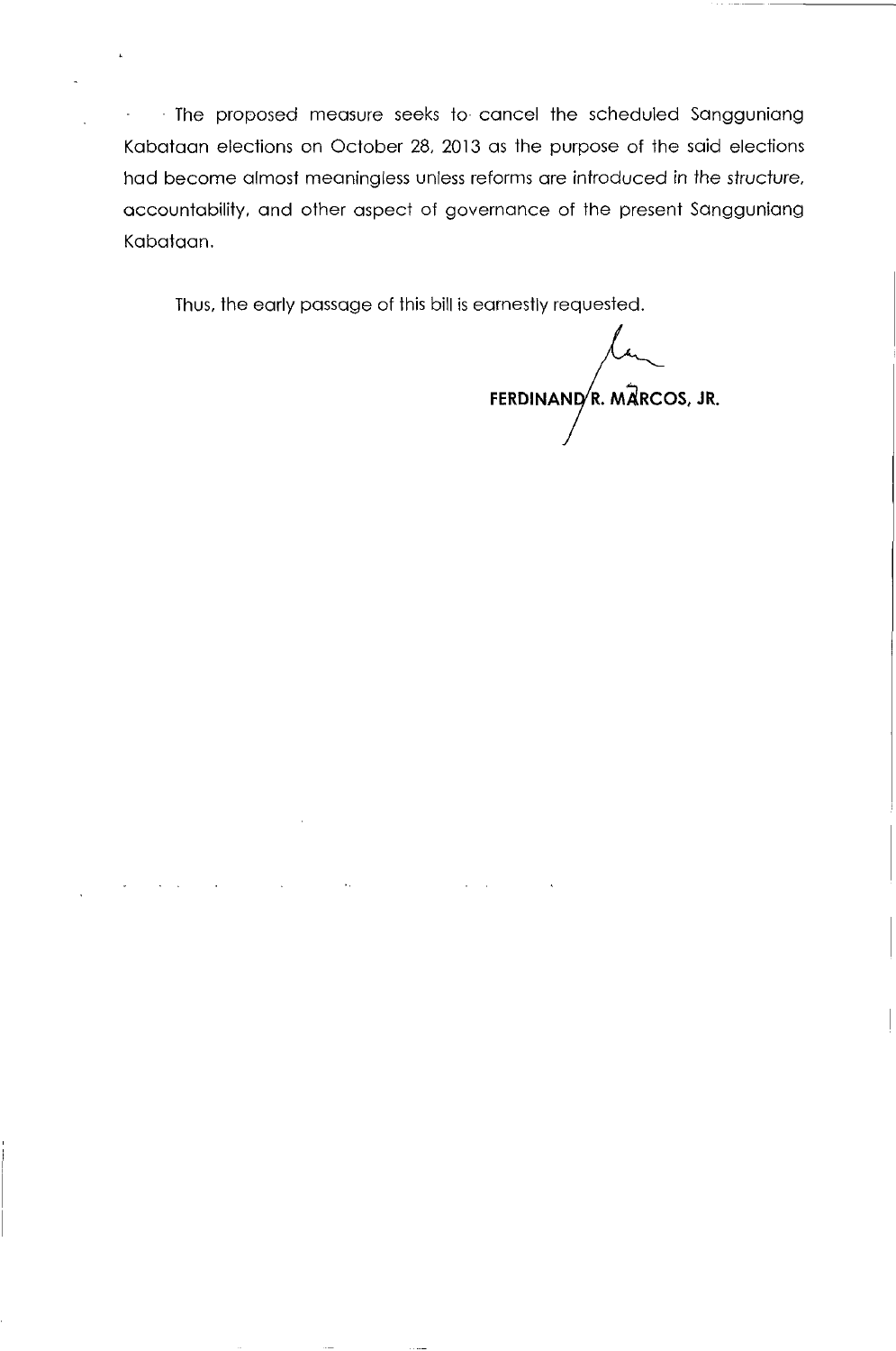SIXTEENTH CONGRESS OF THE REPUBLIC OF THE PHILIPPINES First Regular Session



13 JH 30 23.59

## **SENATE SENATE BILL NO. 1186**

 $\mathcal{L}$ -1

展览公司 "

**Introduced by Senator Ferdinand R. Marcos, Jr.** 

**AN ACT TO POSTPONE THE SANGGUNIANG KABATAAN ELECTIONS ON OCTOBER 28, 2013, AMENDING FOR THE PURPOSE SECTION 1 OF REPUBLIC ACT NO. 9340, AND FOR OTHER PURPOSES** 

Be it enacted by the Senate and House of Representative of the Philippines in congress assembled:

**SECTION 1.** Section 1 of Republic Act No. 9340 is hereby amended to read as follows:

"SECTION 1. Date of Election. - There shall be synchronized barangay and sangguniang kabataan elections which shall be held on July 15, 2002. Subsequent synchronized barangay and sangguniang kabataan elections shall be held on the last Monday of October 2007 and every three (3) years thereafter. **PROVIDED THAT THE SANGGUNIANG KABATAAN ELECTIONS ON OCTOBER 28, 2013 SHALL BE POSTPONED TO THE NEXT SYNCHRONIZED BARANGAY AND SANGGUNIANG KABATAAN ELECTIONS UNLESS OTHERWISE PROVIDED BY LAW."** 

**SECTION. 2.** Hold Over. - All incumbent sangguniang kabataan officials shall remain in office unless sooner removed or suspended for cause until their successors shall have been elected and qualified. Provided, however, that all sangguniang kabataan officials who are ex officio members of the sangguniang boyan, sangguniang panlungsod or sangguniang panlalawigan as the case may be shall continue to serve as such members in the sanggunian concerned until the next sangguniang kabataan elections.